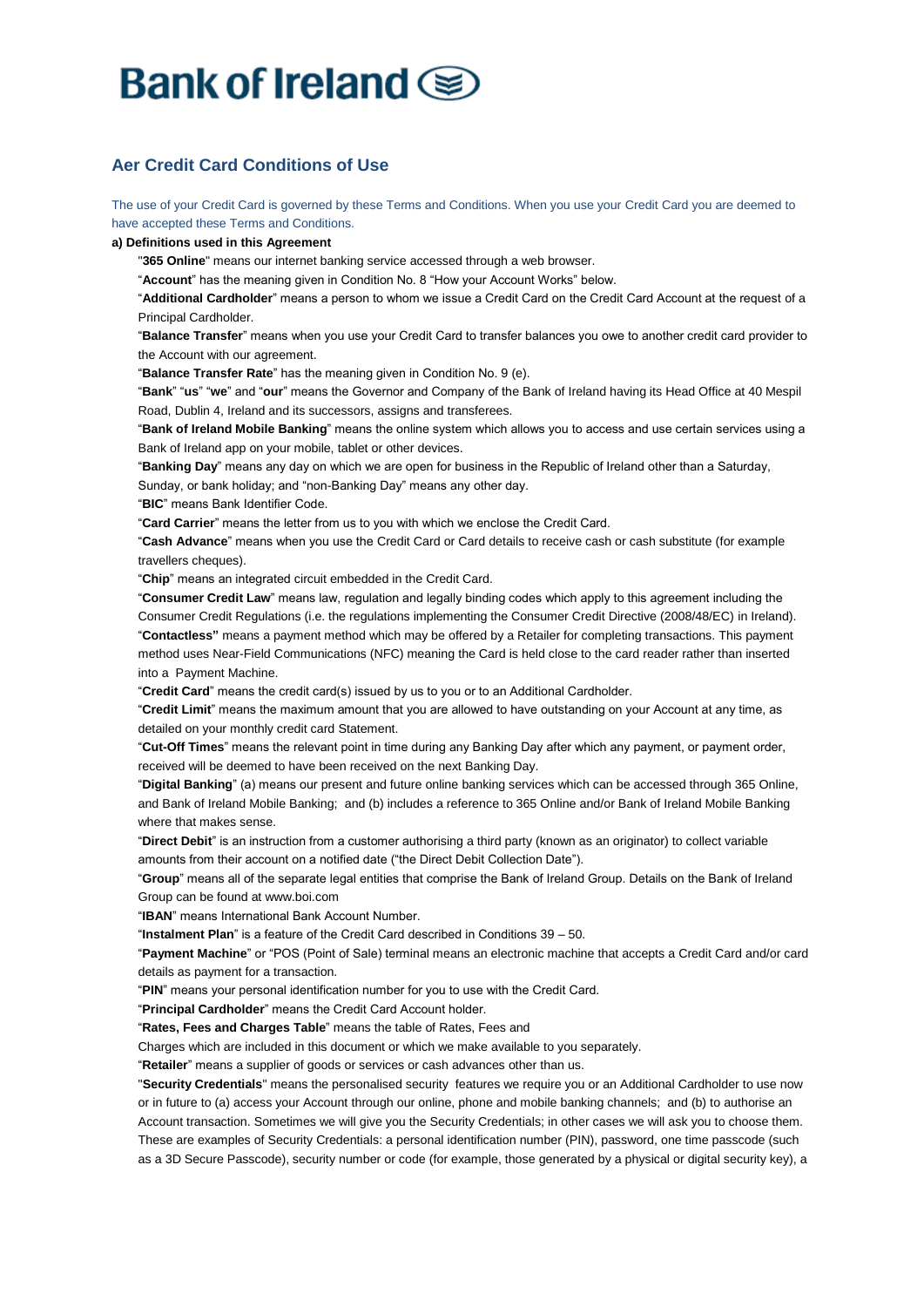response to a push notification, your registered device, your fingerprint or other distinctive personal characteristic, or any combination of these features or other ones we require now or in future.

"**Schemes**" refers to MasterCard and Visa schemes.

"**Statement**" means a paper or electronic statement (eStatement) issued by us, in respect of the Account. "**you**", "**your(s)**" means the Principal Cardholder.

"**Third Party Providers**" or "**TPPs**" means any payment service provider that provides payment services to you or someone else that concerns the Account, for example, an AISP (described in Clause 1(c) below).

"**3D Secure**" means a system used as an added layer of security for credit card transactions. Examples include, Verified by Visa, Mastercard® SecureCode™. For more information about our 3D Secure service, please see our Frequently Asked Questions at www.bankofireland.com

"**3D Secure Passcode**" means your one time passcode sent to your mobile phone by text message (SMS) for use on 3D Secure which you may need to complete a purchase using your Credit Card.

#### **b) The Credit Card**

1. (a) This document is important. It governs your use of the Credit Card. You must not use the Credit Card in a way that breaks this Agreement. We must observe Consumer Credit Law in our dealings with you.

(b) The Rates, Fees and Charges Table and the Card Carrier form part of this Agreement.

(c) Third Party Providers (TPPs)

(i) To use the services of a TPP for your Account, you must be able to access your Account through Digital Banking.

(ii) Where we provide your TPP access to your Account, you can choose to allow your TPP to access relevant information from your Account. For more information on the types of information a TPP can access please see www.boi.com/PSD2

(iii) You are not obliged to use the services of a TPP for the Account but, if you do, it is your responsibility to read the terms and conditions of the TPP. It is also your responsibility to understand exactly what information the TPP will be able to access and how it will be used by them. This should all be covered in your agreement with the TPP. A TPP should be registered with any relevant financial services regulator in order to provide payment services to you.

(iv) A TPP may look for access to your Account, for example, to provide account information services to you. However, we will only allow such access where you have permitted us to allow that.

(v) It is the responsibility of the TPP to ensure any information it holds about you or your Account is secure.

(vi) *About Account Information Service Providers ("AISP").* If we receive an instruction from an AISP to access information about your Account, we will treat this as an instruction from you.

(vii) You can instruct an AISP to access and hold details of your Account by following their procedures (make sure they give them to you). If you do this, you must authorise us to share the information with the AISP by using our online verification processes and your Security Credentials. Once you have done this, the AISP can make any number of requests for access to your Account for up to 90 days and we will obey those requests. Once each 90 day period passes, you need to authorise us again (in the way set out in this clause) if you wish us to continue to share information on your Account with your AISP. (viii) *About Card Based Payment Instrument Issuer ("CBPII").* If we receive an instruction from a CBPII to find out whether money is available in your Account to meet a card payment, we will treat this as an instruction from you.

(ix) Where we provide a CBPII access to an Account, you can instruct a CBPII to access your account by following their procedures (make sure they give them to you). If you do this, you must authorise us to share the information with the CBPII by using our online verification processes and your Security Credentials. Once you have done this, you authorise us to answer a CBPPII request to find out whether money is available in your Account to meet a card payment. Once you have authorised us to share such information with the CBPII, the CBPII can make any number of requests for that information (and we will answer them) until you contact the CPBII to cancel your permission to allow them make such requests (you may need to follow their procedures to cancel your permission).

(x) At any time you wish you can (a) cancel any service that a TPP provides you that concerns your Account; or (b) any consent or permission you give a TPP that concerns your Account. You may have to follow the TPP's procedure to make sure they cancel their service or stop acting on your consent or permission. If you send your TPP a cancellation when we are processing an instruction from them to get access to information about your Account, it may be too late for us to cancel the instruction; and, if so, you permit us to obey it.

(xi) If you permit a TPP to access your Account we are not responsible for anything the TPP does.

(xii) We may refuse to process a request from a TPP to provide information where we know, or have reasonable grounds to suspect (a) that you have not authorised a TPP to give the instruction; or (b) that the instruction from the TPP may be fraudulent or given by mistake. If we can identify the TPP, we will contact you as soon as we reasonably can in a way we choose, unless the law prevents us from doing so or we reasonably believe it would compromise our security measures.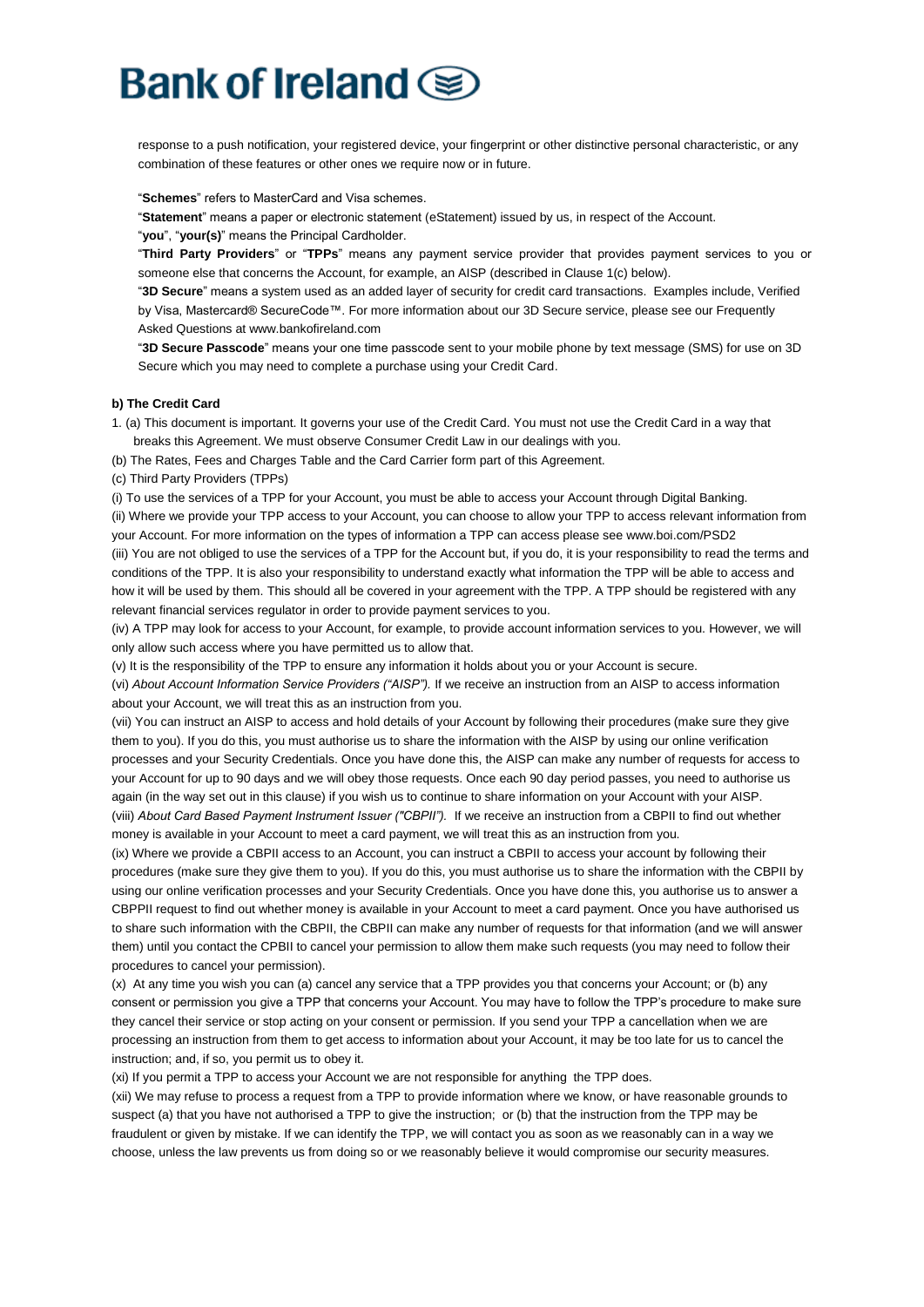# Bank of Ireland  $\textcircled{\ensuremath{\mathbf{g}}}$

(xiii) We record the instruction you and any TPP give us. If there is a dispute between you and us or you and a TPP concerning the Account, you agree to accept our records as accurate (unless it is clear we made a mistake).

(xiv) You should contact a TPP directly, if you have any queries or complaints regarding the services they provide you. (xv) You agree to cooperate with us and give us information we ask for if you have a complaint about your Account and we suspect that a TPP may be responsible for it, for example, because we suspect it is the TPP's fault that an instruction was not carried out or was carried out wrongly or too late.

(xvi) If you use a TPP for services that concern your Account, the TPP will charge their own fees and charges for them. Anything you owe a TPP is in addition to any fees or charges you owe us on your Account.

- 2. The Credit Card belongs to us. This means we may take it back at any time. If you are asked, you must return any Credit Card(s) immediately to us.
- 3. We see use of the correct Security Credentials with the Credit Card or card details as proof that your/and or an Additional Cardholder personally carried out the transaction(s) or, if you did not, you or an Additional Cardholder are in breach of a rule in this document concerning the correct use of the Security Credentials or the Credit Card.
- 4. If you are a Principal Cardholder you must be at least 18 years of age and accept that you will be fully liable for all transactions on the Account, including those made by a secondary/Additional Cardholder on the Account.
- 5. The Bank may at any time cancel or refuse to renew the Credit Card.
- 6. You must;
- (i) sign the Credit Card as soon as you receive it from us
- (ii) keep your PIN a secret, memorise it, and take all reasonable precautions to prevent anyone else knowing it or using it. You should never write down the PIN or the 3D Secure Passcode or any other Security Credential you use
- (iii) always protect the Credit Card. Take all reasonable precaution to ensure the Credit Card and any Security Credential is not lost, mislaid or stolen
- (iv) not go over the Credit Limit assigned to you
- (v) not assume that you can continue to use the Credit Card if you have broken any of the terms and conditions of this Agreement (you should return the Credit Card to us if you have)
- (vi) not use the Credit Card before the "valid from" date or after the "until end" date shown on it
- (vii) not use the Credit Card if we cancel or withdraw it
- (viii) never use your Credit Card as payment for anything illegal.

#### **Credit limit**

- 7. We will not increase your Credit Limit unless you request an increase but reserve the right to decline any such request. We may reduce your Credit Limit at any time if:
- (a) you breach any of these terms and conditions or

(b) we give you 2 months' notice in writing.

If your Credit Card is used for a transaction which would bring the outstanding debit balance in excess of the Credit Limit, we reserve the right to authorise or decline such transactions.

#### **c) How your Account works**

8. (a) We open a Credit Card Account (the "Account") for a Principal Cardholder. We record all of the transactions including purchases and cash advances carried out with the Credit Card on the Account. We deduct interest, fees, charges, Government Stamp Duty and any other amounts concerning the Credit Card from the Account. You give your consent to us using your personal information to provide you with payment services.

(b) To avoid paper waste, we will send you terms and conditions with the first card we issue on your account. We may not always include terms and conditions with renewal or replacement cards. The most up to date version of the terms and conditions that apply to your Credit Card can also always be found at www.bankofireland.com. You can also request a copy of your terms and conditions by calling into your local branch.

#### **Interest**

- 9. (a) Interest Rates. The rates of interest which we will charge you are set out in the Rates, Fees and Charges Table. If you owe us interest, we will show you the interest rates and the amount you owe us in your monthly statement. Except for the interest free periods described below, we will charge interest on all purchases from the date they are applied to your Account, until the date they are repaid in full. This means that if you pay the balance in full on your current Statement, but have not paid the full balance of a previous Statement, you will be charged interest on your next Statement.
- (b) The rates of interest which we will charge you (other than the Balance Transfer Rate) are variable. This means that we may change them. The interest rates are set by the Bank by reference to one or more of the factors listed here: (i) To reflect any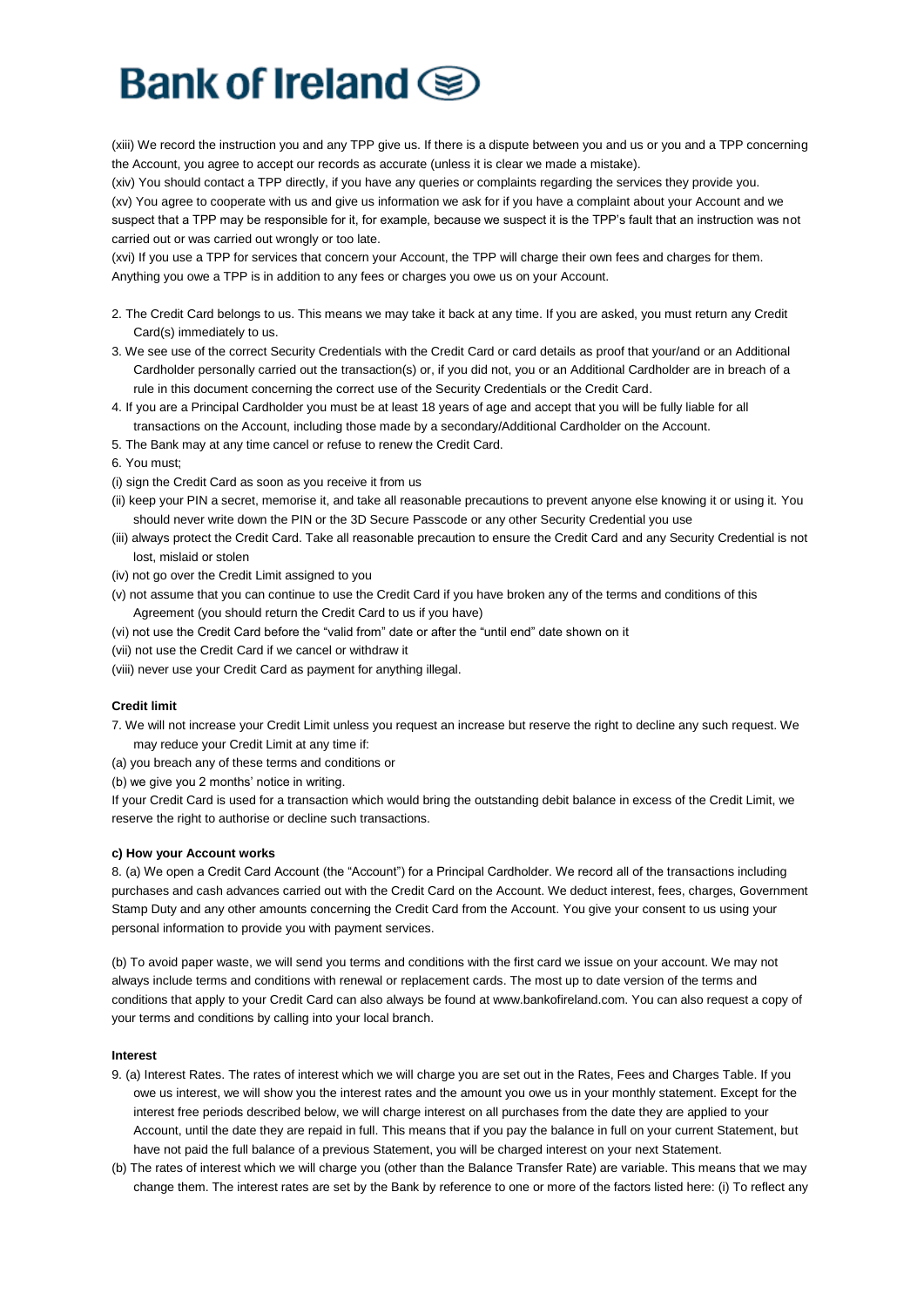change in our cost of funds (i.e. the cost of borrowing the money we use to lend to customers), for example, caused by any change in market interest rates or by other factors outside of our control;

- (ii) To reflect any change in the variable rates our competitors charge;
- (iii) To ensure we are competitive;
- (iv) To encourage or promote fixed rates or other sorts of interest rate;
- (v) To enable us to increase the rate we pay to customers with deposit accounts to the level needed to retain their money;
- (vi) To ensure that the amount we receive from borrowers will enable us to maintain a prudent level of reserves and/or to meet any regulatory requirements that apply to us;
- (vii) To ensure that the amount we receive from borrowers will enable us to maintain long-term sustainability of our business in the Republic of Ireland;
- (viii) To reflect any change in the costs we reasonably incur in administering borrowers' accounts;
- (ix) To reflect the risk to us that our customers will not be able to make their credit payments in full and on time. In measuring that risk we consider the general economy and the effects it has on the ability of customers to meet credit payments;
- (x) To reflect any change in your circumstances or in the economy as it affects you. For example, if such things make it more difficult for you to meet your credit repayments or increase the risk of the credit to us;
- (xi) To reflect any change in taxation which affects the profit we earn from our ordinary activities;
- (xii) To reflect a change in the law, or in any code of practice which applies to us, or a decision or recommendation by a court, ombudsman or regulator; and
- (xiii) Because one or more of the things listed has occurred or we have reason to believe they are likely to occur. (c) Interest Free Periods.
- (i) Cash advances: There is no interest free period for cash advances, cash advance fees or cross border handling fees and we will charge interest from the date the cash advance transaction is posted to the Account, unless your account is in credit to fully meet the cash advance, cash advance fee and (or) cross border handling fee.
- (ii) Cross Border Handling Fees: Purchases: You will not be charged interest on cross border handling fees incurred in conjunction with a purchase if you repay us everything you owe us on the Account as shown on a monthly statement. Cash Advances: There is no interest free period for cross border handling fees and we will charge interest from the date the transaction is posted to the Account.
- (iii) Purchases: If you repay us everything you owe us on the Account as shown on a monthly statement by the payment date we specify in the monthly statement, we will not charge you interest on any purchases shown in that monthly statement. Otherwise, you forfeit the interest free period and we will charge interest, on each purchase, from the date of the transaction. We calculate interest each day so the earlier you pay us the less interest you will have to pay. We charge such interest at the rate we show you on your latest monthly statements. This rate may differ from the rate in force on the date of the cash advance or purchase.
- (d) Accrual/Payment. Any interest you owe us accrues daily and we will debit accrued interest from the Account monthly.
- (e) Balance Transfers. We charge a reduced rate of interest (the Balance Transfer Rate) on balances you owe to another credit card provider and which you transfer to the Account with our agreement. The Balance Transfer Rate applies in the period which we show in the Rates, Fees and Charges Table. Once this period ends, the standard interest rate for purchases will apply to any part of the transferred balance which you still owe us. The period in which the Balance Transfer Rate applies starts on the date we open the Account. If you transfer a balance after that date, the Balance Transfer Rate will apply for the part of the period (if any) which remains. We may vary the rate of interest for a Balance Transfer but it will always be below the standard interest rate we charge for purchases.

#### **Statements and minimum payments**

- 10. (a) We will provide you with a Statement at an agreed frequency, generally monthly. Additional Cardholders do not receive Statements.
- (b) Once your Account is registered for Digital Banking, you will be provided with eStatements for your Account and will not receive paper copies of documents or statements for your Account. If you request a paper copy of any statement a duplicate fee may be applied.
- (c) You agree that any obligation to provide you with documents or Statements in these terms and conditions or any other terms and conditions agreed between us, shall be satisfied when we provide you with the relevant eStatement or make it available to you.
- (d) Your eStatement can be viewed by you and will be stored by us in accordance with your Digital Banking terms and conditions.
- (e) We will send an email notification to you to the email address you have provided for Digital Banking when a new eStatement is available. It is your responsibility to update your email address if it changes. You can do this through Digital Banking.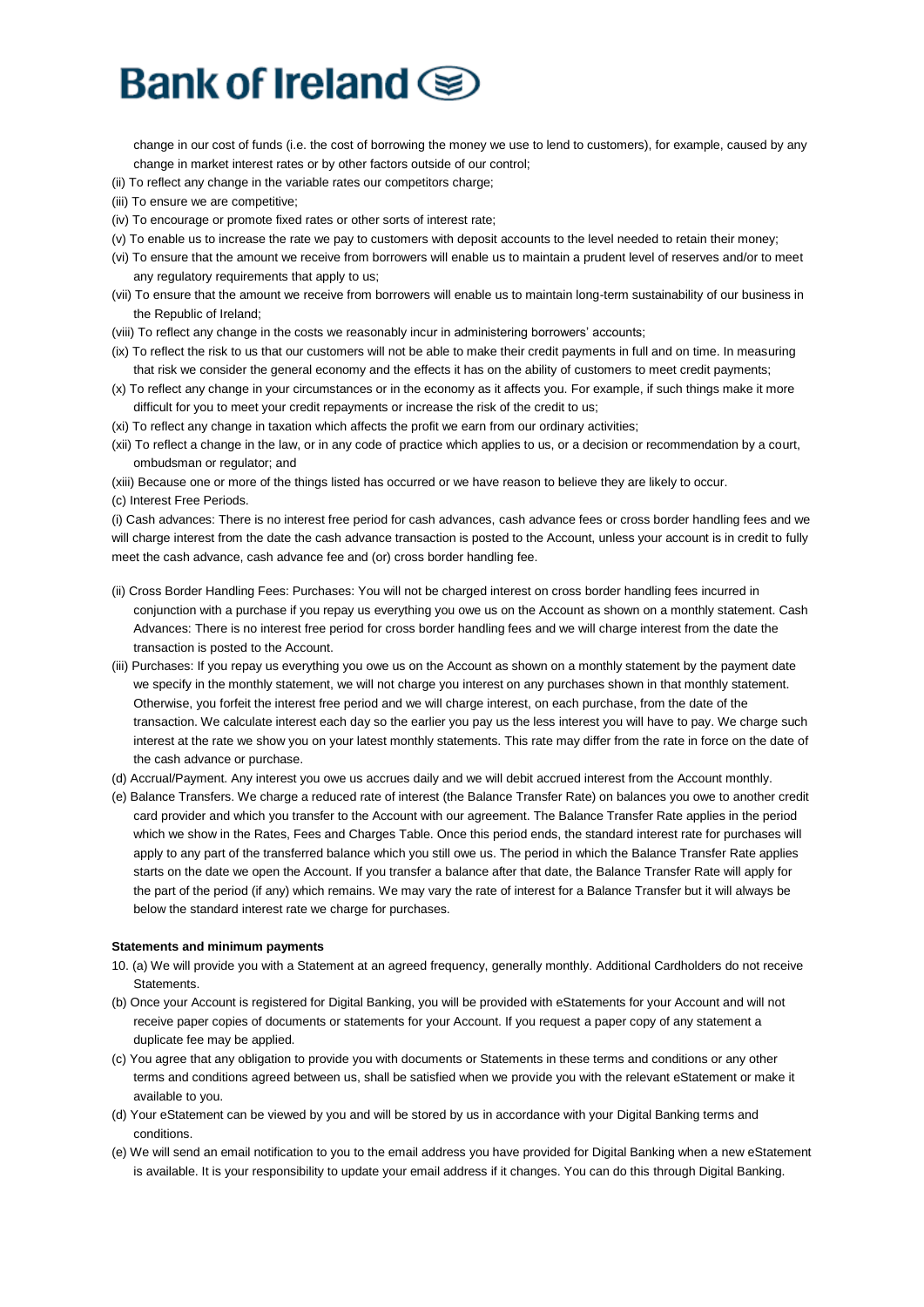(f) You can at any time opt to be provided with paper documents and statements by editing your preference on Digital Banking after which documents and/or statements will be issued in paper. You will need to individually select each account for which you want to receive documents and account statements in paper form.

- (g) Once an account is registered to receive documents and accounts statement in paper form you will continue to receive eStatements for that account. Your paper documents and statements will be provided at the same frequency as eStatements.
- (h) The minimum sum due for payment by you is specified on each Account statement. The minimum sum is the outstanding balance shown on the statement if less than €5 or the greater of €5 or 2.5% of the outstanding balance. You must pay this or more to the Bank within 25 days from your statement date. Failure to maintain monthly minimum payments may result in your Credit Card and the Credit Card(s) of any Additional Cardholders being declined for further authorisations and no longer accepted for purchases or for use in any ATM. We will also be entitled to charge you a Late Payment Fee in the amount set out in the Rates, Fees and Charges Table.
	- Statements will not be issued where
	- (i) no payment is due by you and
	- (ii) the Account has a credit balance of  $\epsilon$ 5 or less.

### **Payments to your Account**

- 11. (a) We will only consider a payment made when it is received by us and credited to your Account. We will apply payments towards what you owe us in the following order:
- (i) Any monthly payment due to us under an Instalment Plan (oldest first)
- (ii) Cash advances shown on previous statements or latest statement
- (iii) Interest on cash advances
- (iv) Cash advance fees
- (v) Annual Fees
- (vi) Monthly Fees
- (vii) Insurance premiums
- (viii) Account Fees and charges other than annual/monthly fees and
- cash advance fees
- (ix) Interest on any fees and transactions, which you have not paid
- when due to us, excluding interest on cash advances
- (x) Purchases shown on previous statements or the latest statement
- (xi) Balance Transfers
- (xii) Transactions and amounts you owe us that have not yet appeared
- on your statement in the same order as above
- (xiii) Amounts owing but not yet due under Instalment Plan (oldest first)
- (b) The proceeds of any cheque lodged to the Account in any currency other than euro will be converted to euro at the exchange rate determined by the Bank on the date such transaction is credited to the Account. The charges which apply are shown in the Rates Fees and Charges Table. If the cheque is later returned unpaid, it will be converted to euro at the exchange rate determined by the Bank on the date such transaction is debited to the Account. The Bank will not be responsible for any losses incurred.

(c) Where you have a Direct Debit set up to make payments to your Account and you make other payments to your Account (i) more than 4 Banking Days before the Direct Debit Collection Date or

(ii) more than 7 Banking Days before the Direct Debit Collection Date for a new Direct Debit, including where you amend your bank details on your Direct Debit.The amount to be collected by Direct Debit will be reduced by the amount of any such additional payments made.

Any additional payments made after the deadlines set out above will not reduce the amount to be collected by Direct Debit.

- (d) If an amount is paid in to or out of the Account in error, the Bank may make any necessary correcting entry to the Account without the need for approval from you. In certain circumstances the Bank may request your authority to recover a misdirected payment which has been credited to the Account. If your authority is not forthcoming, the Bank will provide such of your details as may be required to the relevant payer in order to assist their recover of such misdirected payment.
- (e) You are not permitted to have a credit balance in excess of €20,000 on the Account and no payments should be made that would place the Account in credit above €20,000. At its complete discretion the Bank may process such payments but, if requested to do so by the Bank, you hereby agree to reduce any such credit balance in accordance with the Bank's request. Where you have been unable to reduce such credit balance within 10 calendar days of the Bank's request to do so the Bank may suspend the operation of the Account until the balance is reduced below €20,000. Notwithstanding the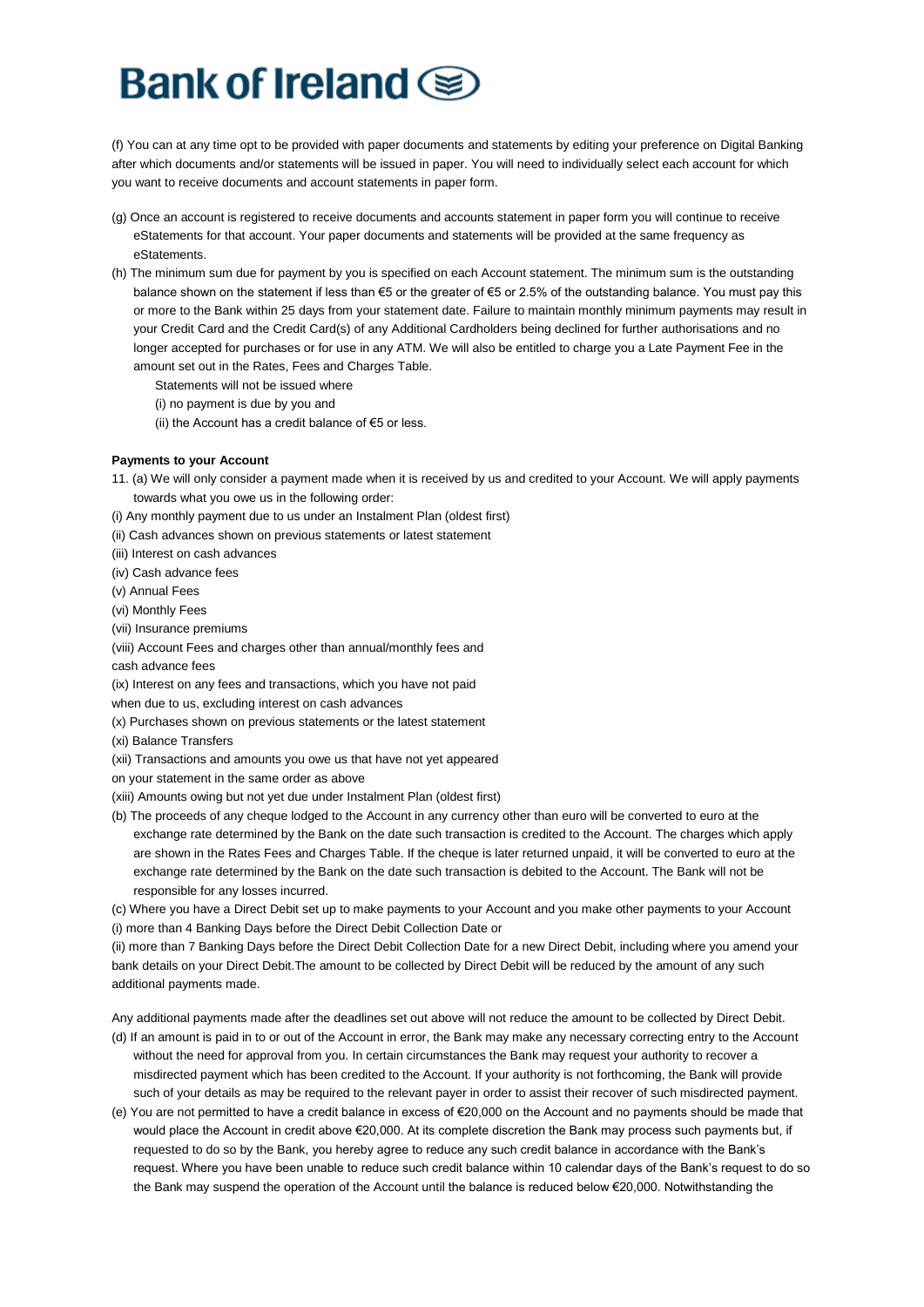# **Bank of Ireland**

foregoing the Bank may, at its absolute discretion, refund any credit balance in excess €20,000 on the Account to you at any time.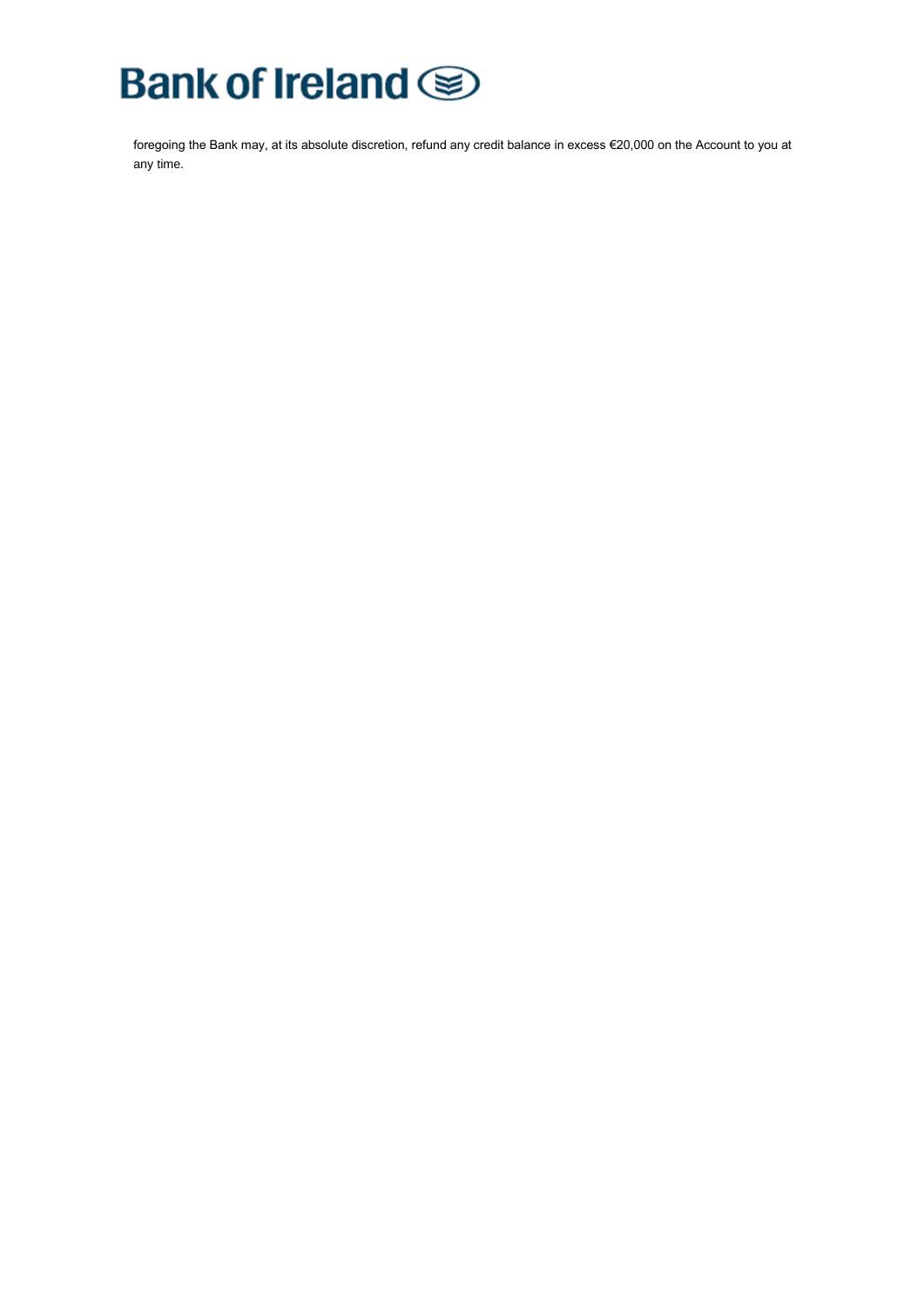#### **Account Transactions**

- 12. (a) You shall be responsible for ensuring the correctness and accuracy of all payment orders to the Account and the Bank will have no obligation to check whether the name of the Account or other information provided with the payment order is correct.
- (b) You agree that any incoming payment to the Account made by either you or a third party is determined solely on the basis of the BIC and IBAN or Account Number and Sort Code accompanying the payment. Where the BIC and IBAN or Account Number or Sort Code is incorrectly stated on any such incoming payment, the Bank shall have no liability for the nonexecution or defective execution of the payment order to the Account.
- (c) Without liability, the Bank may refuse to act on any incoming or outgoing payment order if the payment order does not contain the BIC and IBAN, or Sort Code and Account Number, or any other necessary unique identifier of the beneficiary. In the event that the Bank refuses to process any such outgoing payment order, the Bank will advise you accordingly.
- (d) In respect of payments instructions, the date of receipt of such payment instructions ("D") will, subject to any applicable Cut-Off Times, be that Banking Day where the payment instruction is received by the Bank. If the payment is in Euro, and the financial institution of the payee is located in the EEA, we will ensure that the financial institution of the payee will receive the payment within one banking day of D (D+1). If it is a crossborder payment in Sterling, or other EEA Currency (noneuro), and the financial institution of the payee is located in the EEA, we will ensure that the financial institution of the payee will receive the payment within three banking days of D (D+3). Where the payment instruction is submitted on paper, the processing time may be an extra banking day ((D+2) and (D+4)). Any other payment instructions may take longer to process.

(e) In respect of payments into the Account, (credit payments), the Account will, subject to applicable Cut-Off Times, be credited with the amount of any such payment on the same Banking Day as the payment is received by the Bank, save where the date of receipt is not a Banking Day in which circumstances the Account may not be credited until the next Banking Day.

### **Disputed or Unauthorised Transactions**

- 13. (a) The Bank recommends that you retain all vouchers/counterfoils to check them against their monthly statements. You must advise the Bank without undue delay, and no later than thirteen (13) months after the transaction date, of any unauthorised or incorrectly executed transactions. You may advise us free of charge via the Freephone number listed on our website www.bankofireland.com
- (b) In the case of a dispute between you and the Bank regarding a transaction, the books and records kept by or on behalf of the Bank (whether on paper, microfilm, by electronic recording or otherwise) shall, in the absence of manifest error, constitute sufficient evidence of any facts or events relied on by the Bank in connection with any matter or dealing relating to the Account.
- (c) In the event of an unauthorised transaction out of the Account, the Bank will, subject to 13(d) and 13(e) below, refund the amount of such unauthorised transaction and will restore the Account to the state it would have been in but for the unauthorised transaction.
- (d) Where such unauthorised transactions have resulted from the loss, theft or misappropriation of the Credit Card, PIN, 3D Secure Passcode or any other Security Credential and where it was reported to the Bank without undue delay you will be liable for such unauthorised transactions up to a maximum of €50, except where it was undetectable to you, in which circumstances you will have no liability.
- (e) Where any unauthorised transactions arise as a result of any fraud by you, or because you have failed intentionally, or because of gross negligence on your part, to fulfil your obligations under these Conditions of Use, you shall be liable for the full amount of such unauthorised transactions.
- (f) In the event of any incorrectly executed transaction resulting from the acts or omissions of the Bank, the Bank will refund the amount of such incorrectly executed transaction and will restore the Account to the state it would have been in had the incorrectly executed transaction not taken place. If it is later determined that you were not entitled to the refund, the Bank will be entitled to recover it from your account without further reference to you.
- (g) If you use the 3D Secure service, such use will constitute acceptance of the Terms of Use of 3D Secure. These Terms of Use can be found at www.bankofireland.com/3DSecureTermsOfUse
- (h) If you use the 3D Secure service, you agree that we can conclude that the transaction was made by you.
- (i) In the event we suspect or detect any fraud or unauthorised activity on your Account, we may advise you and/or the relevant cardholder via phone call, SMS message or email as appropriate. If we deem it necessary we may block your Account and/or any card issued on the Account and will advise you and/or the relevant cardholder of the block and how it may be removed.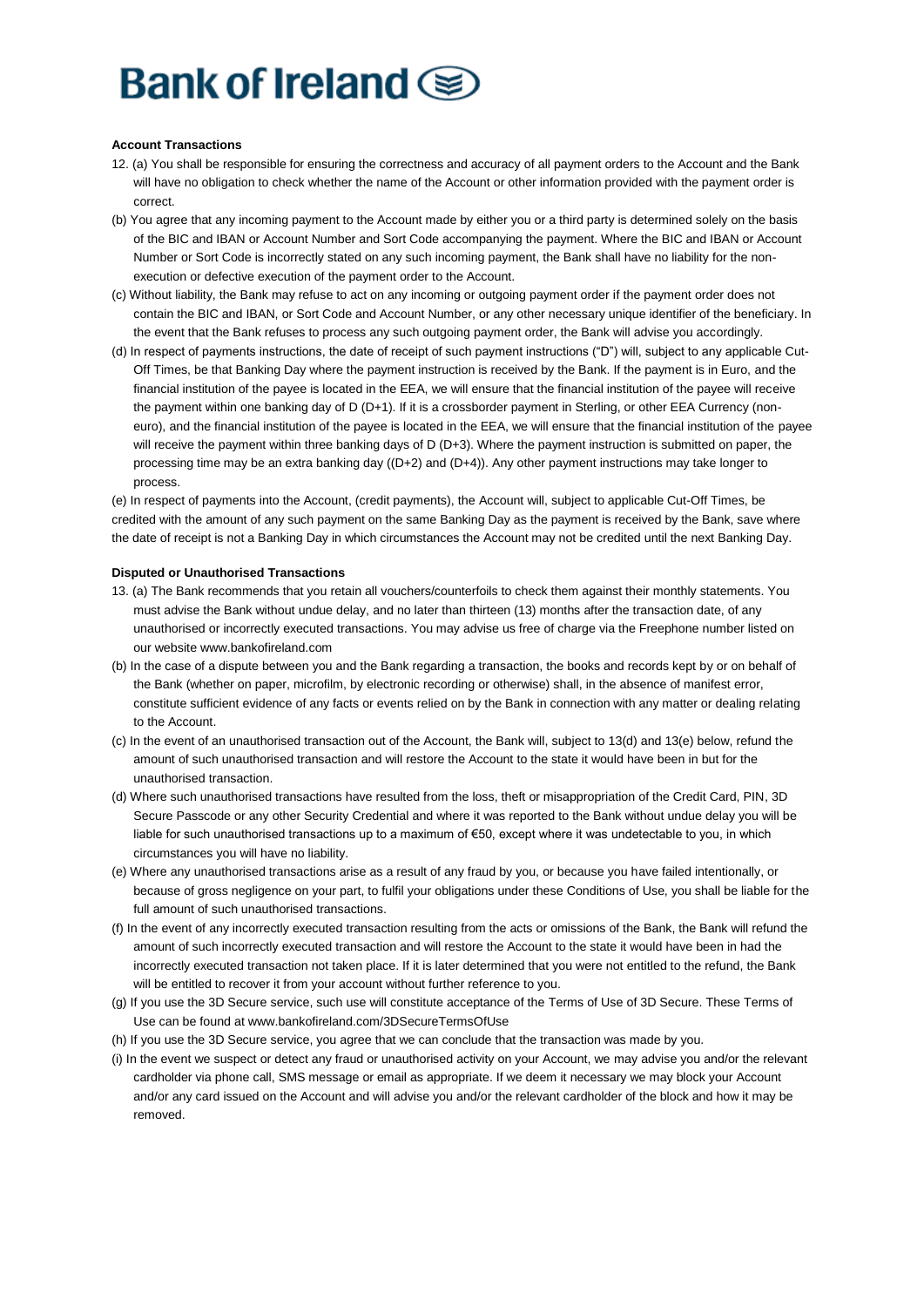# Bank of Ireland (

### **d) How the Credit Card works**

#### **PIN Machines & ATMs**

14. The Credit Card may be used in conjunction with the PIN at an ATM displaying the appropriate Credit Card symbol. If you use the Credit Card to withdraw cash from an ATM, daily limits will apply. The daily limit is determined by us and we may vary it at any time. These amounts are available on request at any time. The transaction limit can also vary depending on which financial institution owns the ATM and date of use. We are not obliged to provide ATM facilities and do not have to notify you if we withdraw any ATM or limit its hours of use. The Bank shall not be liable for any loss or damage resulting from failure or malfunction of an ATM or a Credit Card.

#### **Contactless transactions**

14.1 (i) This clause applies when the Credit Card has been enabled by us to allow you to carry out Contactless transactions.

- (ii) You can use the Credit Card to make purchases for small amounts without using the Chip and PIN.
- (iii) When making a payment using a Contactless Card reader you must place your Credit Card against the reader in the retail outlet. The Credit Card will be detected and the payment is completed without you entering your PIN. From time to time, for your security we may ask you to conduct a Chip and PIN transaction in which case you must insert your Credit Card and enter your PIN.
- (iv) There is a limit on the value of each Contactless transaction set by the MasterCard Scheme. Full details of the limits are available on our website at www.bankofireland.com.

### **Retailers**

- 15. You may use the Credit Card in conjunction with the PIN at a Payment Machine. To authorise a transaction the Cardholder must enter the PIN on the PIN pad attached to the Payment Machine. The amount of the transaction must be confirmed with the retailer at the time of authorisation. The PIN shall not be required to authorise a telephone, mail order or internet transaction, generally known as a cardholder not present transaction. The 3D Secure Passcode or some other Security Credential may be required by us or a retailer to authorise credit card transactions . You must make sure that we have your (and any Additional Cardholder's) up to date mobile phone number to send 3D Secure Passcodes because if we do not have a valid mobile phone number for you or an Additional Cardholder, you or an Additional Cardholder may not be able to use your Credit Card for online transactions.
- 15.1. If we authorise a payment for you to a Retailer this will immediately reduce the available credit on your Account by the payment amount.
- 15.2. Some Retailers will apply for a pre authorisation for a payment when you give them your Card number (for example, if you hire a car or book a hotel room). The pre authorisation amount will reduce the available credit on your Account.
- 16. In no circumstances will the Bank be liable for the refusal of a Retailer to accept or honour the Credit Card. In some cases it may become necessary for a Retailer to obtain specific authorisation from us to honour the Credit Card for a particular transaction even though the amount of that transaction is within your Credit Limit. If we give the Retailer such an authorisation, it will reduce the available balance of your Credit Limit.
- 17. Sometimes, as part of our system to protect you against fraud, we issue a "referral" message to a Retailer requiring the Retailer to contact the Bank to ensure it is you who have presented the Credit Card. If the Retailer fails to do so and refuses to process the transaction, we are not liable.

18. Where a Retailer wishes to refund you for a purchase you made using the Credit Card we will only credit the Account with the refund on receipt of a properly issued refund voucher or other appropriate verification of the refund by the Retailer and until so credited the Account will be payable in full. Refunds are not treated as payments made to the Account and therefore will not be reflected in the current statement amount due for settlement. The full amount due on the statement must be settled in the normal manner to ensure you maintain the interest free period and any refund received will be recognised and taken into account in the following Statement. We are not responsible for any goods and/or services that we do not supply. We will have no dealings with a Retailer on your behalf in connection with goods or services supplied by a Retailer.

19. Where you have authorised a Retailer to charge regular or recurring payments to your Credit Card, and you now wish to cancel that authority, you must send a written cancellation notice to the Retailer, and should keep a copy of the letter. Without such a cancellation notice, the Retailer will remain authorised to charge payments to your Credit Card, and we will be unable to block or refund any such payments.

#### **Limits & Rules Abroad**

20. You can use the Credit Card outside Ireland. If you use the Credit Card abroad it means you are subject to the limits on card usage and to the laws and regulations applicable to the jurisdiction you are in.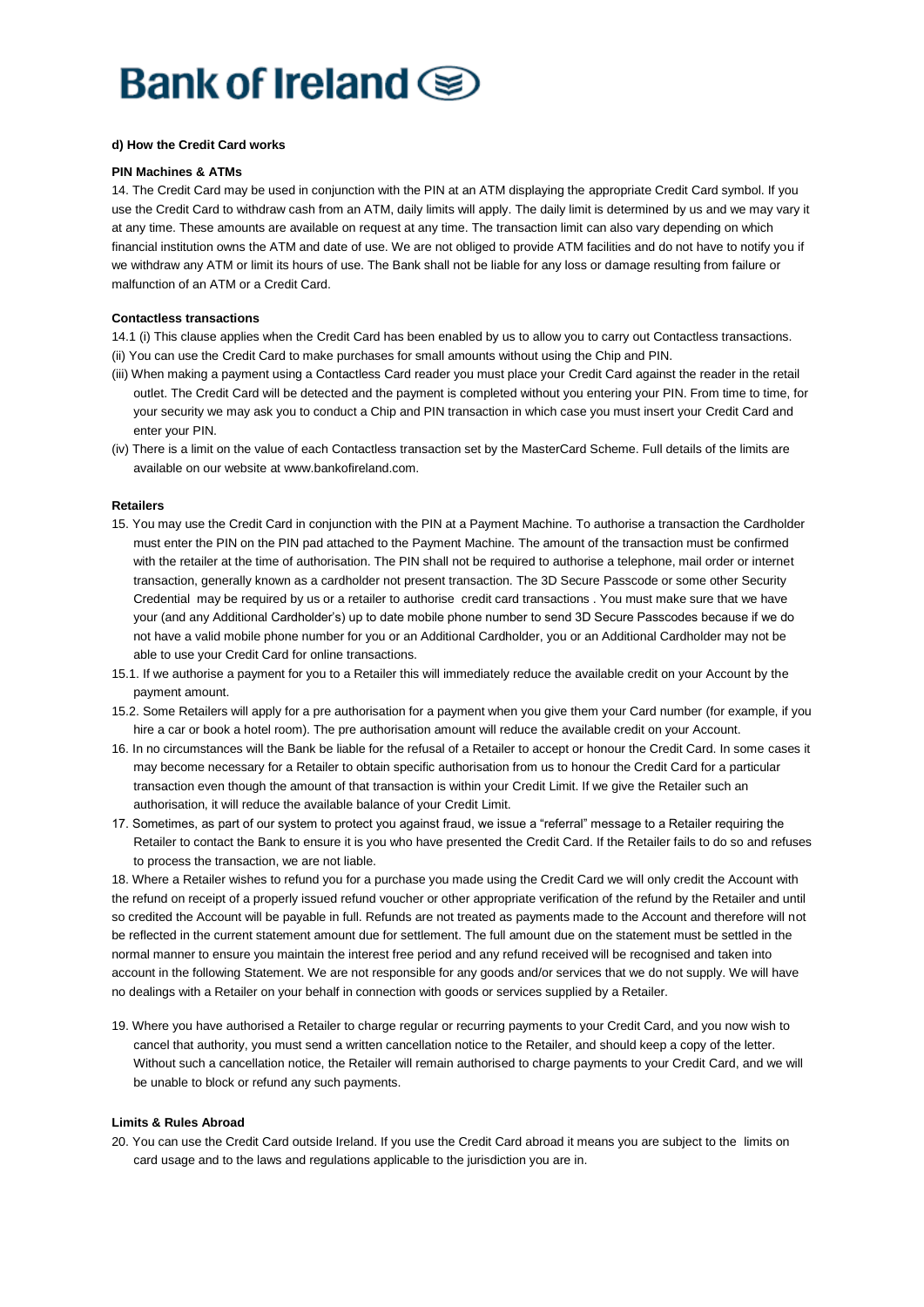21. The amount of any purchase or cash advance in a currency other than euro will be converted into euro at a rate of exchange determined by the Schemes. A Cross Border handling fee is payable on such transactions as is detailed on the Table of Rates, Fees and Charges shown on the Credit Agreement.

### **Additional Cardholders**

 $22.$ 

- (i) You may request us to issue an additional Credit Card on the Account, with a separate PIN and separate Security Credentials for use by a person nominated by you (an "Additional Cardholder"). There is no obligation on us to do so but if we do, the additional Credit Card will be subject to these terms and conditions;
- (ii) We may restrict the number of Additional Cardholders permitted on the Account at any time.(iii) To comply with our obligations regarding anti-money laundering, fraud prevention and the prevention of the financing of terrorism we may require documentation satisfactory to us to evidence the identity and current permanent address of any person you propose to be an Additional Cardholder.
- (iv) Additional Cardholders will be bound to observe these terms and conditions to the extent that they apply or are relevant. It is your responsibility to furnish the Additional Cardholder with a copy of these terms and conditions and any subsequent amendments or replacement terms and conditions. You must ensure that the Additional Cardholder complies with these terms and conditions. We will issue additional Credit Cards to the address of the Principal Cardholder.
- (v) Transactions carried out by an Additional Cardholder will reduce the available balance on your Credit Limit and are included in the Credit Limit. There is no limitation on the value of transactions or cash withdrawals Additional Cardholders can carry out using their additional Credit Card.
- (vi) You are responsible for all transactions carried out by Additional Cardholders and are fully liable to pay us all amounts outstanding on the Account.

(vii) You give us authority to pass on information about the Account or transactions to any Additional Cardholder by electronic or other means. By accepting an additional Credit Card, Additional Cardholders authorise us to pass on information about transactions effected using the additional Credit Card to the Principal Cardholder by electronic or other means. However, no amendments to the Account details or variation of the Credit Limit will be accepted from an Additional Cardholder. (viii) We may at any time cancel, suspend or block an additional Credit Card issued to an Additional Cardholder. We will cancel an Additional Card at any time if you request us to do so but we may require you to return it to us first (cut in half vertically through the Chip).

### **If you or an Additional Cardholder loses the Credit Card**

- 23. You must tell us immediately if the Credit Card is lost or stolen or if the PIN 3D Secure Passcode or any other Security Credential becomes known to any unauthorised person. Call Card Services 1890 706 706 or call +353 56 7757007 (if outside Ireland).You may also contact us free of charge via the Freephone number listed on our website www.bankofireland.com You must also confirm this in writing to us if we request you to. The Credit Card issued to you and any issued to any Additional Cardholder must not be used once you have given us this notification.
- 24. You must give us, or anyone we appoint to investigate, all available information as to the circumstances of the loss or theft of the Credit Card, or the disclosure of the PIN, 3D Secure Passcode or any other Security Credential and must take all reasonable steps to assist us, or any investigator to recover the missing Credit Card. We may need to give information concerning the loss or theft of the Credit Card to appropriate persons and entities and by applying for and accepting the Credit Card you consent to that.
- 25. If you retrieve a Credit Card which has been reported as being lost, stolen or liable to misuse, it must not be used but must be sent immediately (cut in half vertically through the Chip) to Bank of Ireland Credit Cards, PO Box 1102, Dublin 2.
- 26. Once you have reported the loss or theft of the Credit Card to us, you will owe us nothing for any transactions carried out after your report.

### **If you need a replacement Credit Card**

27. Generally, we will replace any Credit Card that expires or is lost or mislaid. We will not replace a Credit Card where you or we have terminated this Agreement or cancelled the Credit Card or for security reasons.

### **If you want to return the Credit Card**

28. You can return the Credit Card to us at any time. You will continue to owe us money for the use of any additional Credit Cards on your Account so you should make sure you return those too. You should destroy all Credit Cards by cutting them in half vertically through the Chip. Send the Credit Card(s) back to Bank of Ireland Credit Cards, PO Box 1102, Dublin 2. Be aware that even though you return the Credit Card(s) you will still be liable for Government Duty relating to the Account.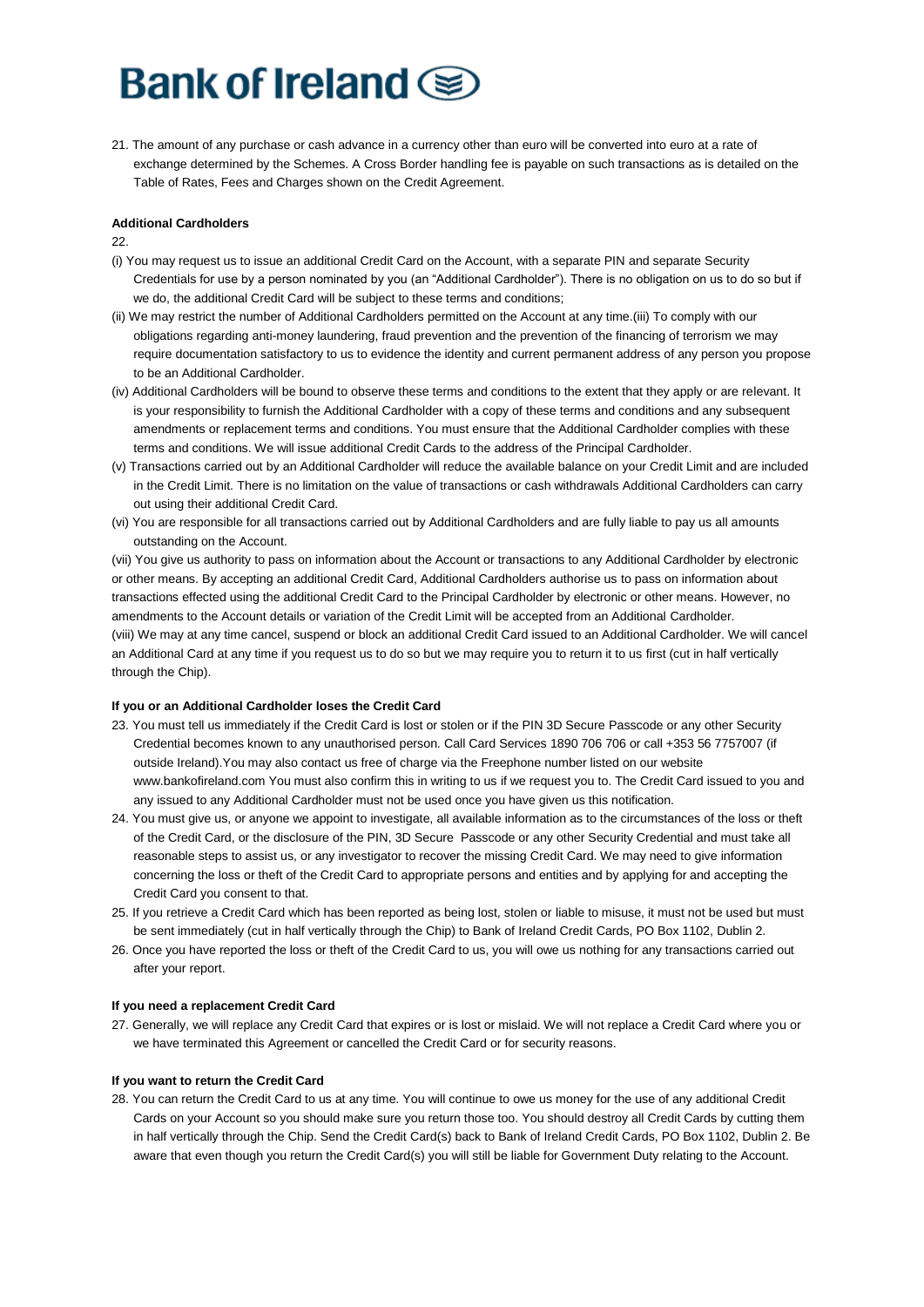You should also ensure that you cancel any direct debits with third parties by writing to them. If you do not do so you will be liable for amounts charged to the Account.

### **Termination**

- 29 (a) You may cancel this Agreement at any time by sending a written notice to the Bank and provided you pay us everything you owe us in connection with the Credit Card and return the Credit Card and any additional Credit cards to us as set out in Clause 22 above.
- (b) The Bank may cancel this Agreement at any time on two months notice to you.
- (c) In addition to the general right to cancel as set out above, and without any liability to you, the Bank may cancel this Agreement or, at the discretion of the Bank, may immediately block the use or operation of the Credit Card if:-
- (i) you die or lose contractual capacity,
- (ii) become bankrupt;
- (iii) become insolvent (under Irish or other law);

(iv) you seek legal protection from your creditors or enter a composition or settlement agreement with your creditors whether under a statutory scheme or otherwise,

- (v) you have failed security checks in a manner that the Bank deems unacceptable; or
- (vi) there is a reasonable suspicion of unauthorised or fraudulent activity on the Credit Card; or

(vii) there has been a breach of these terms and conditions by you. Where any Credit Card is so closed or blocked, you will be notified and, where the Credit Card is blocked, you will be advised as to how the block may be removed.

#### **e) General Conditions**

- 30. We recommend you read all statement inserts and statement messages as they often contain information of importance to you including notices of changes to this Agreement.
- 31. Where we owe you money we may set off the sum we owe you against anything you owe us in respect of the Credit Card, without your consent and without the need to notify you. Note: if you have any account in credit with us we owe the balance to you and it is covered in this clause. We may also combine and consolidate your accounts with us.
- 32. If we do not exercise our rights against you following a breach of this Agreement our rights do not change.
- 33. We will not be liable for any delay or failure in performing any of our obligations in respect of the Credit Card where it arises directly or indirectly from an Act of God, civil disturbance, industrial dispute or any circumstances beyond our control.
- 34. You accept that we may disclose information and details of the Account and related matters to person(s) who enter into a contract to provide services to us which help us provide Credit Cards to customers.

#### **f) Amendment of Terms and Conditions**

- 35. (a) We reserve the right to introduce new Terms and Conditions or to vary the existing Terms and Conditions including by varying fees and charges or introducing new ones. If we do so we will inform you of the changes in a way we deem appropriate. If we change or add to these terms and conditions and you do not wish to accept the change you may end this Contract (there will be no charge for ending it) and close your Account but first you must pay us any money, interest, fees, charges or Government Duty that you already owe in connection with your Account. If you do not ask us to end this contract you are deemed to accept the changes which we tell you about on their effective date.
- (b) We reserve the right to vary any interest rate relating to the Credit Card and/or the Account. If we do so we will inform you of the changes (in a way we deem appropriate, except when the change is to your benefit. If the change is to your benefit we will make the change immediately and inform you of the change afterwards).

### **g) Law and Jurisdiction and Language**

- 36. (a) This Agreement is subject to Irish Law and the Courts of Ireland have jurisdiction in connection with it and the Credit Card.
- (b) We will communicate with you in English in relation to the Credit Card and this Agreement.

#### **h) Making a complaint**

37. We want to provide you with excellent service at all times and hope we do not give you grounds for complaint. However, if you wish to make a complaint you may do so by writing to us at Group Customer Complaints at the address listed on the complaints page of our website (www.bankofireland.com). You can also inform your bank branch or any branch near you about your problem. You also have the choice to make the complaint to our Customer Care Unit by phone on 0818 200 365 (+353 1 404 4000 if calling from abroad). If we cannot resolve your complaint within five Banking Days, we will respond to your complaint in writing, or, if we hold an email address for you, you agree we may respond by email. In the event that you are not satisfied with our response you can refer the matter to the Financial Services and Pensions Ombudsman by writing to The Financial Services and Pensions Ombudsman, Third Floor, Lincoln House, Lincoln Place, Dublin 2, D02 VH29.